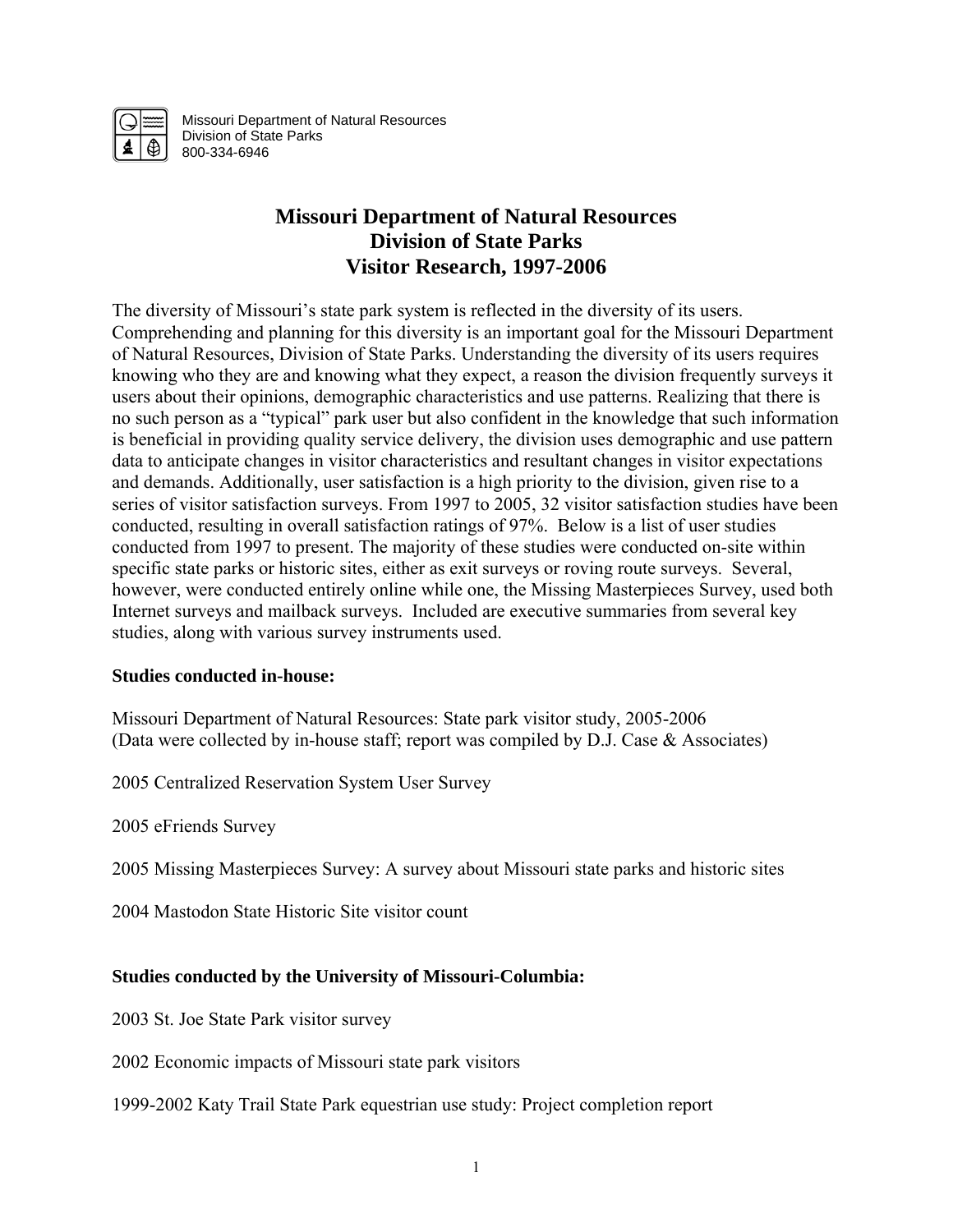2001-2002 Katy Trail State Park equestrian use study: Third year report, June 2001-May 2002

2000-2001 Katy Trail State Park equestrian use study: Second year report, September 2000-May 2001

2001 Management brief: The Missouri state park visitor

2001 Division of State Parks and Stockton State Park food service delivery study

2001 Recreational vehicle industry trends

2000 Missouri state park visitor attendance count

2000 Missouri state park & historic site visitor survey: Overall composite

2000 Arrow Rock State Historic Site visitor survey

2000 Castlewood State Park visitor survey

2000 Deutschheim State Historic Site visitor survey

2000 Route 66 State Park visitor survey

2000 Mark Twain Birthplace State Historic Site visitor survey

2000 Roaring River State Park visitor survey

1999-2000 Katy Trail State Park equestrian use study: First year baseline report, September 1999-August 2000

1999-2000 Katy Trail State Park equestrian use study: Preliminary baseline report, September-December 1999

1999 Dr. Edmund A. Babler Memorial State Park visitor survey

1999 Big Lake State Park visitor survey

1999 Finger Lakes State Park visitor survey

1999 Long Branch State Park visitor survey

1999 Pershing State Park visitor survey

1999 Trail of Tears State Park visitor survey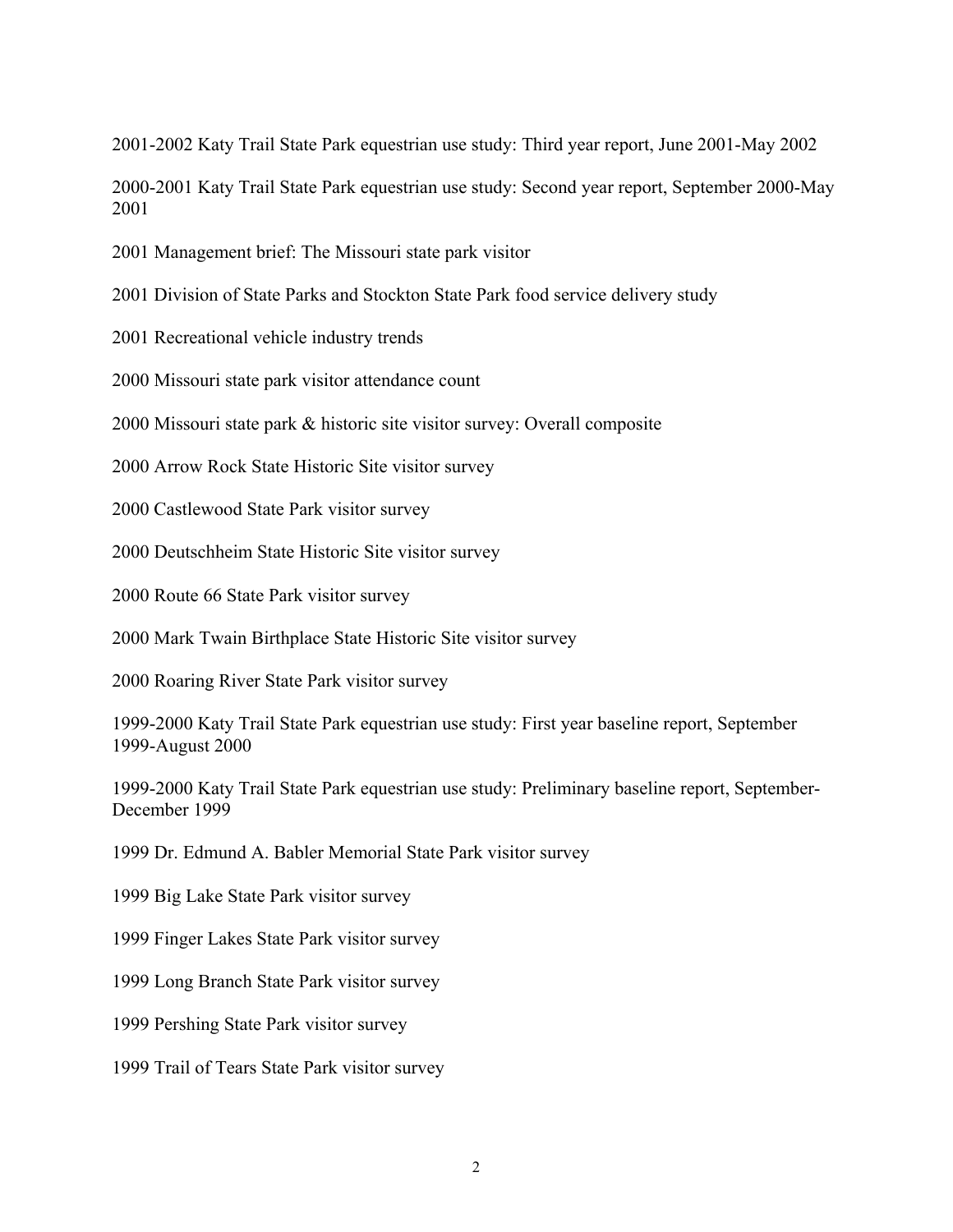1999 Harry S Truman State Park visitor survey 1999 Wakonda State Park visitor survey 1999 Lake of the Ozarks State Park visitor survey 1999 Table Rock State Park visitor survey 1998 Bennett Spring State Park visitor survey 1998 Hawn State Park visitor survey 1998 Johnson's Shut-Ins State Park visitor survey 1998 Mastodon State Historic Site visitor survey 1998-1999 Meramec State Park off-season visitor survey 1998 Pomme de Terre State Park visitor survey 1998 Watkins Woolen Mill State Park and Historic Site visitor survey 1998 Weston Bend State Park visitor survey 1998 Katy Trail State Park visitor survey 1997 Meramec State Park visitor survey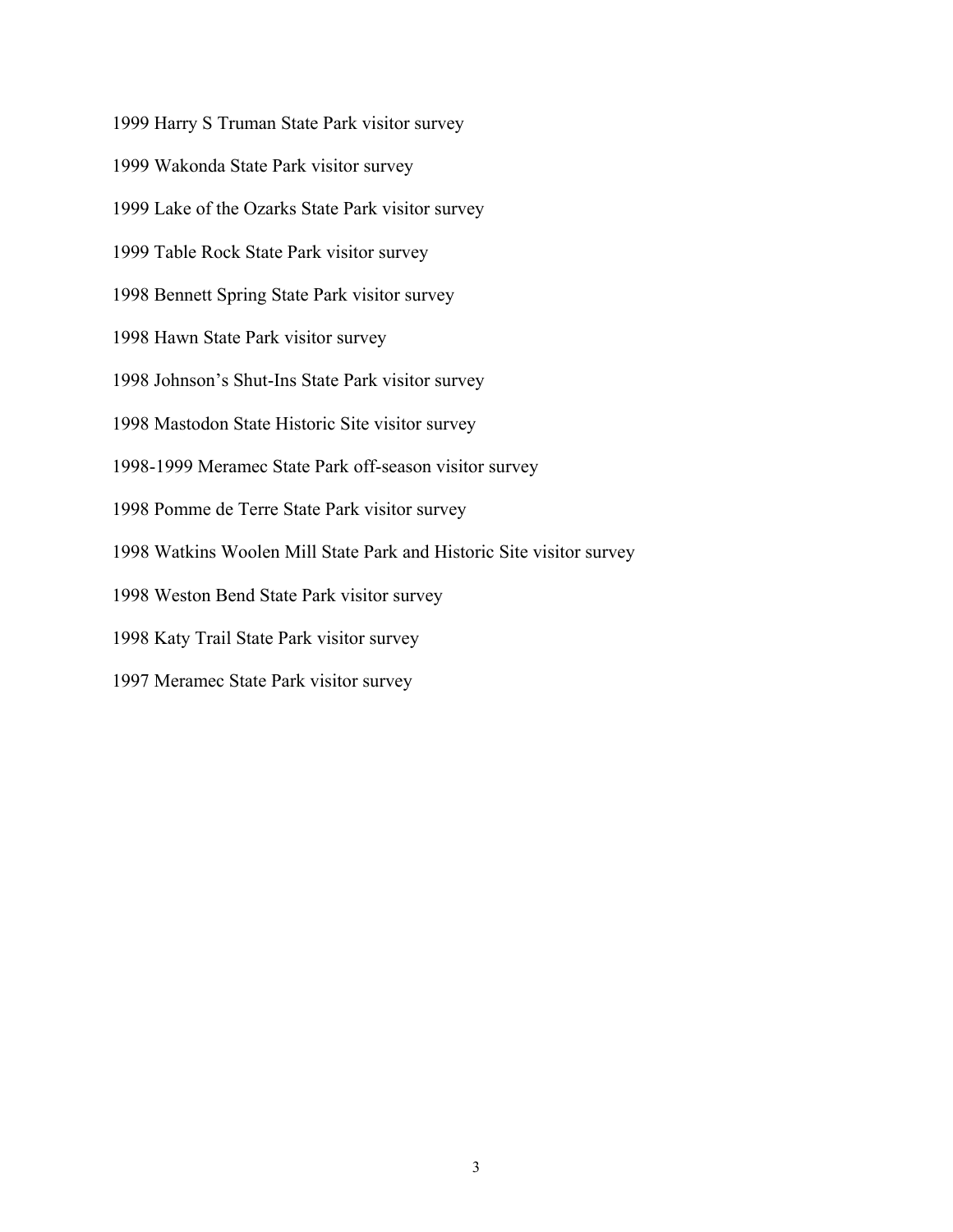#### **Missouri Department of Natural Resources: State Park Visitor Study, 2005-2006 Executive Summary**

This report documents a survey conducted by the Missouri Department of Natural Resources (MDNR) during 2005-2006 of 3,362 visitors to five Missouri State Parks (Castlewood, Meramec, Roaring River, Route 66, Thousand Hills) and one State Historic Site (Felix Valle), and profiles visitor perceptions, preferences, satisfactions, activities, and expenditures. In summary, large majorities of respondents at all parks indicated they were "very satisfied" with their visits. Of nine park services evaluated by respondents, highest-ranking or second-highestranking was "helpful and friendly staff," described as "excellent" at all parks. Survey respondents spent a total of about \$340,000 in association with their visits to these 6 parks. The estimated expenditure by each visitor per day was \$31, strikingly similar to the \$30/visitor/day expenditure estimate from a 2002 visitor study. Very few visitors indicated that they felt "crowded" during their park visits. The presence of children in visiting parties varied from a high of 43% at Meramec, to perhaps a surprisingly low 8% at Felix Valle. The appeal of MDNR parks to adults, children, or both, obviously will vary in relation to the type of outdoor or cultural experiences featured. But the absence of children in many visitor parties should not come as a surprise, given the age demographic—predominance of older "baby boom" citizenry—of Missouri and the nation. It is recommended that a single, "standard" park visitor questionnaire be developed for future visitor studies ("MDNR Park Visitor Profile").

# **2005 Missing Masterpieces Survey: A Survey About Missouri State Parks & Historic Sites Executive Summary**

From April to October 2004, the Missouri Department of Natural Resources' Division of State Parks conducted a survey to gather public input regarding the standards the division uses to determine if potential new areas are worthy of including in Missouri's state park system. Additionally, the survey allowed participants to suggest "missing masterpieces" – specific natural, cultural or recreational areas they felt were missing from the system.

Over 1,400 surveys were received from the public. Over half (52%) of those received were paper surveys, while the rest (48%) were received via the Internet. An overwhelming percentage of respondents agreed with the standards the division currently uses to evaluate new areas, ranging from 72% agreement (for the geography standard used to evaluate potential new cultural/historical sites) to 96% agreement (for the natural themes standard used to evaluate potential new natural landscapes).

Respondents who indicated that there were other standards the division should consider when evaluating potential new sites ranged from 12% (cultural landmarks) to 27% (natural landscapes). By far, the most frequently mentioned alternate standards for each of the three types of standards used (natural, cultural and recreational) were location and accessibility. Often this meant greater equality in geographic distribution as well as greater accessibility to parks and sites, usually by locating parks and sites closer to urban areas or large population centers. Another frequently mentioned alternate standard stemmed from respondents' concerns about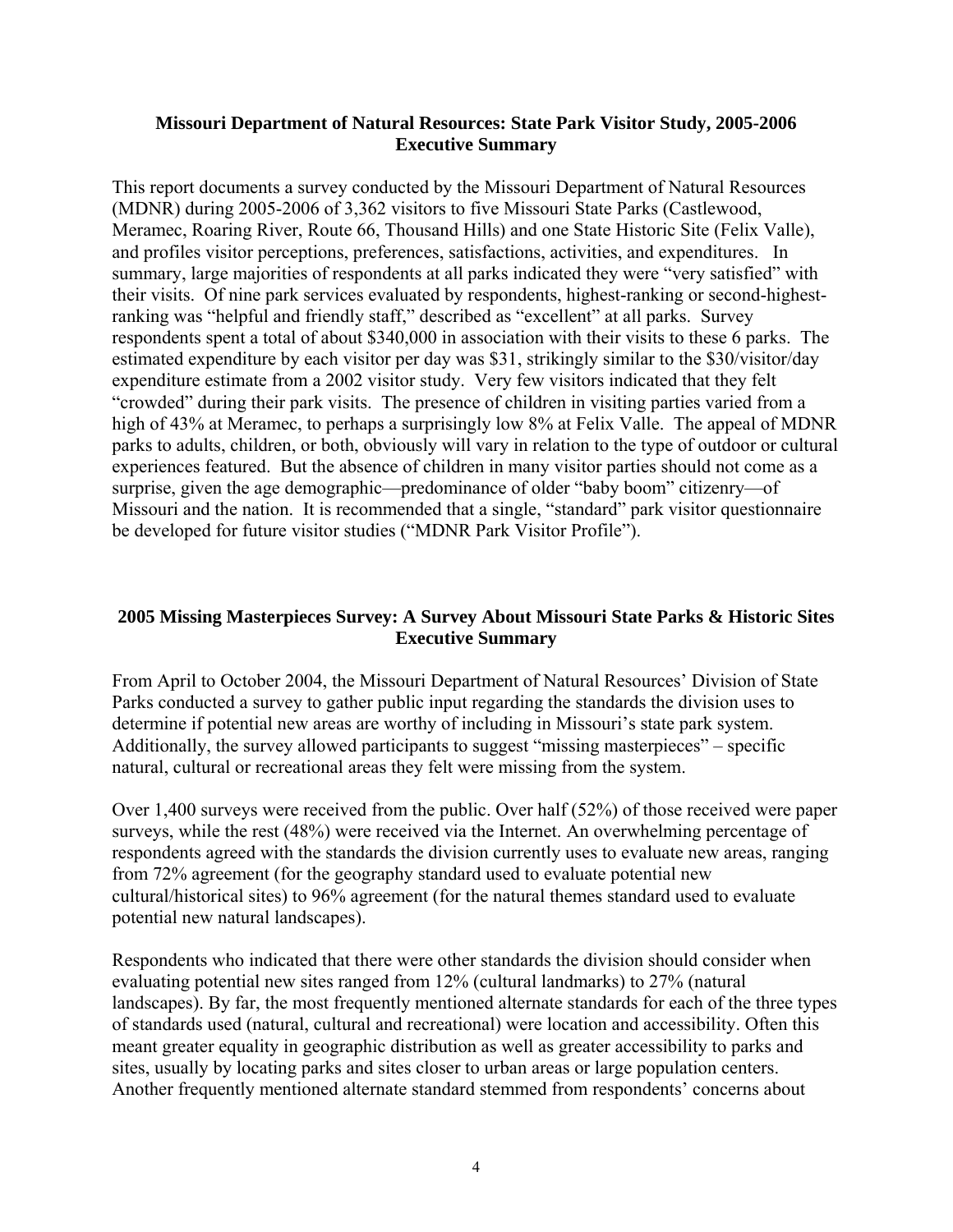changing land uses in Missouri, many of whom saw the division as a mechanism for preserving greenspace from urban and suburban encroachment as well as providing greenway connections/ corridors between parks and sites, particularly in urban areas.

Although some respondents voiced concern regarding the division's ability to expand its state park system within a limited budget, numerous participants also favored expansion of the current system to incorporate new areas. Suggestions included:

- Development of additional sites that interpreted Native American and African American history and culture, as well as other under-represented cultures and/or ethnicities.
- Greater emphasis on preserving Missouri's diverse immigrant history.
- Development of additional sites close to urban population centers.
- Greater emphasis on acquiring and protecting watersheds, wetlands and lands adjacent to rivers and streams.
- Greater emphasis on acquiring prairies and areas of unique geologic significance, such as caves.

Perhaps the most gratifying result of the survey was the strong sense of ownership expressed by a large percentage of respondents, many of whom referred to Missouri's state park system as "our system."

This first report summarizes the survey results. From these results and staff input, an action plan will be developed that will help guide the Division of State Parks' future management decisions regarding how best to protect Missouri's natural and cultural resources. This plan will explore and recommend ways the division can most effectively protect those "missing masterpieces" the meet the standards established by the division, while still being an efficient steward of the funds generated from the parks-and-soils sales tax.

#### **2003 St. Joe State Park Visitor Survey Executive Summary**

The purpose of this study was to gain a better understanding of visitors at St. Joe State Park (STSP) by describing their demographics, frequency and duration of visitation, place attachment, travel distance, activity participation, utilization and satisfaction with facilities / services, preferences, and economic impact. An on-site survey of adult visitors was conducted from late April to early November, 2003. Five hundred thirty-one park visitors completed a questionnaire which yielded an overall response rate of 76 percent. Results from this study have a sampling error of  $+$  5 %.

- 65.6% of visitors were male; 96.1% of visitors were white; 22.1% of visitors had a college degree or higher; and 56.3% of visitors reported incomes of \$50K or higher
- 83.4% were repeat visitors; repeat visitation occurs about 16 times per year.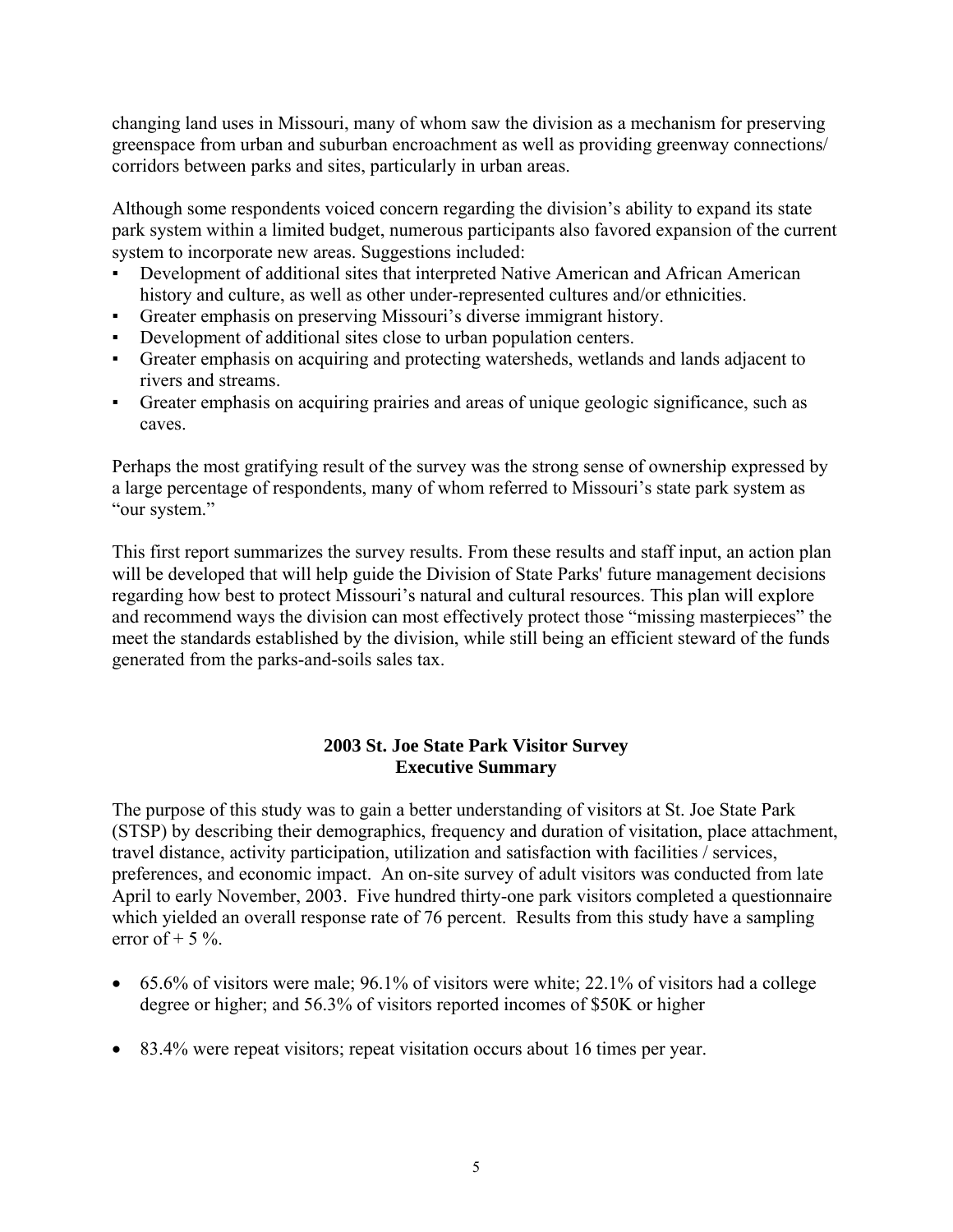- Overnight visitors stay approximately 2.7 nights; 83.8% of overnight visitors stay in the campgrounds.
- 69.4% of visitors come with family members or family & friends; the single largest visitor group is 7-15 years old.
- Most visitors are satisfied with the park  $(x=3.56/4)$ ; most visitors want SJSP to "Keep Up the Good Work."
- 61.0% of visitors ride ATV/ORVs; woodland trails are preferred over sand flats (60% to 40%, respectively); and 13% of riders attend or participate in ATV / ORV special events .
- 32.0% of SJSP visitors use the beach area; no preference between beach use at Pim and Monsanto Lakes.
- Most visitors are not concerned with overcrowding  $(x=2.3/9)$ .
- Place attachment was high (3.47/5), but showed little change between activities.
- SJSP visitors came from 195 zip codes, including 13 states.
- In 2003, visitors spent \$10.9M on trips to SJSP & generated \$13.5M in sales; visitor spending contributed \$3.9M in income and 165 jobs to the state; out-of-state visitors spent \$2.5M, generated \$3.1M in sales, \$0.9M in income, and supported 38 jobs; and total visitor expenditures contributed \$1.7M in taxes to the state.

# **2002 Economic Impact of Missouri State Park Visitors Executive Summary**

- Total Visitor Expenditures: In 2002, visitors spent a total of \$410 million on trips to Missouri State Parks. Visitors to over-night parks spent \$280 million, visitors to day-use parks spent \$83 million, and visitors to historic sites spent \$47 million.
- Average Visitor Expenditures: State park visitors in general spent an average of \$29.67 per person per day during their trips to Missouri state parks. Although over-night park visitors stayed longer (4 nights per trip) than day-use park and historic site visitors (both stayed an average of 1 night in the area) during their trips to state parks, on average over-night park visitors spent considerably less (\$25.13 per person/day) than the latter two groups (Day-Use  $= $48.83$ , Historic Site  $= $48.44$ ). Overnight visitors are defined as those visitors who stayed overnight within the park or site.
- Leakage: Of the \$410 million total visitor spending, \$370 stayed within the state, and about \$40 million (\$410 minus \$370) immediately leaked out of the state's economy. Purchase of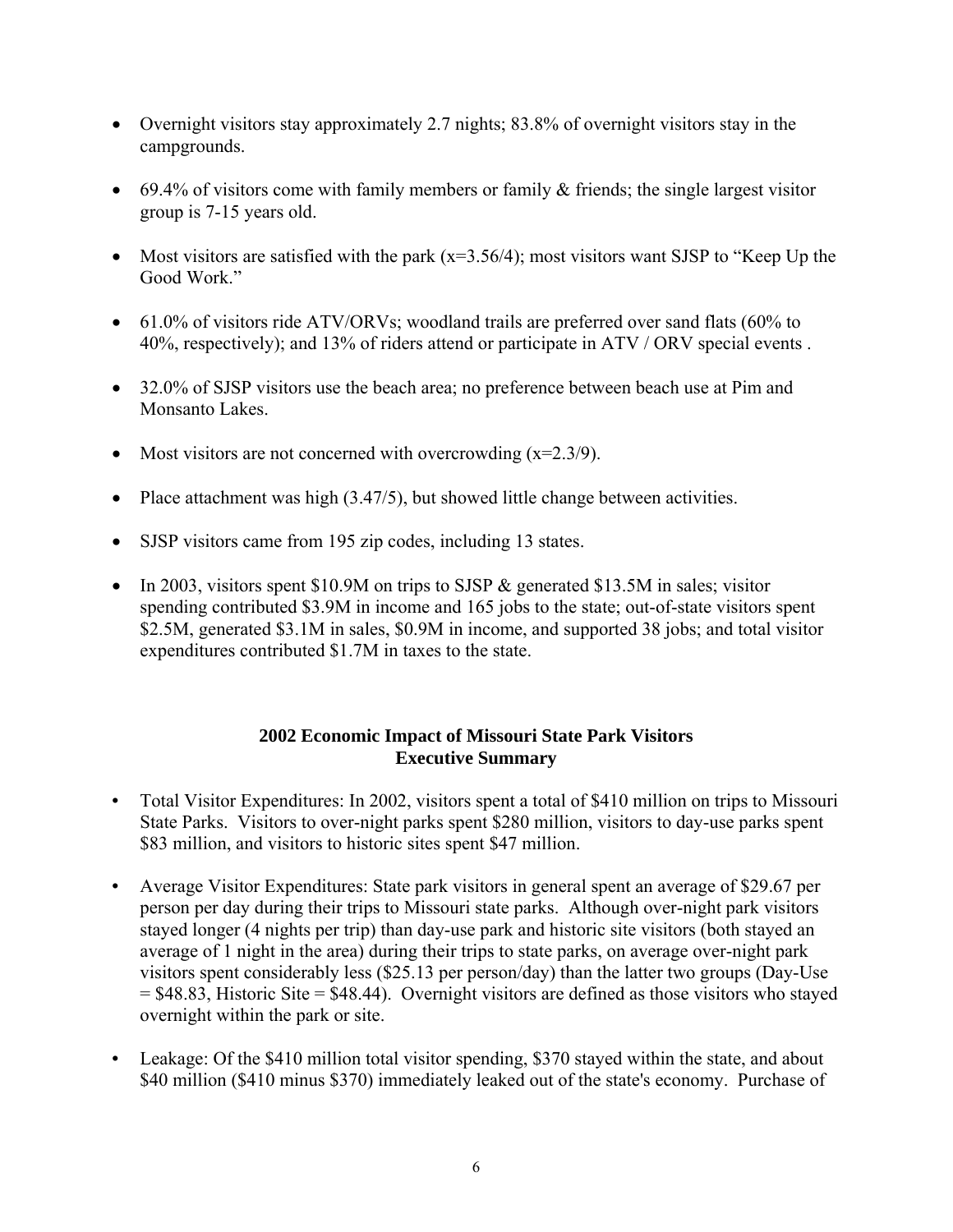products by state park visitors that were originally manufactured outside the state account for this leakage.

- Impacts on Sales: The \$410 million spent by state park visitors included visitors' expenses within the parks and on route to the parks. Ninety percent of this amount (\$370 million) was the direct effect of sales – namely, sales generated in businesses and organizations that interacted directly with visitors (i.e. the tourism industry). Since the money spent by state park visitors was re-spent again and again in the state economy, Missouri state park visitors generated a total of \$538 million in sales when considering the multiplier effect: \$370 million in sales in the tourism industry and an additional \$168 million (\$538 minus \$370) in sales in related businesses and organizations.
- Impacts on Income and Employment: The \$370 million in sales of the tourism industry contributed \$99 million to employee income, and supported about 5,480 jobs in the tourism industry. Including the multiplier effects on income and employment, state park visitors' total expenditure had an overall impact on the state economy of \$538 million in sales, \$162 million in income and 7,660 jobs in employment.
- Impacts on Taxes: The total spending of Missouri state park visitors generated about \$71 million in taxes, including \$42 million in federal government (non-defense) taxes and \$29 million in state and local government taxes (non-education).
- Out-of-State Visitor Expenditures: Of the \$410 million spent by Missouri state park visitors, \$100 million (24%) was spent by out-of-state visitors. These visitors spent an average of \$37.09 per person per day during their tips to Missouri State Parks. Ninety six percent of the \$100 million (\$96 million) was sales generated in the tourism industry. While the \$96 million stayed within the state of Missouri, \$4 million leaked out of the state economy. Including the sales multiplier, non-resident state park visitors generated \$140 million in total sales in Missouri's economy.
- Impacts of Out-of-State Visitor Expenditures: The \$96 million in direct sales generated \$26 million in direct income and supported 1,440 jobs in the tourism industry. Adding the multiplier effects, their expenditures generated a total of \$43 million in income and supported a total of 2,013 jobs in the state economy. Out-of-state visitors contributed a total of \$19 million in taxes, with about \$11 million in federal taxes and \$8 million in state and local taxes.

#### **1999-2002 Katy Trail State Park Equestrian Use Study Executive Summary**

The Katy Trail State Park Equestrian Use Study was a three-year study to determine the impacts of multiple use on the Trail. More specifically, the purpose of this study was: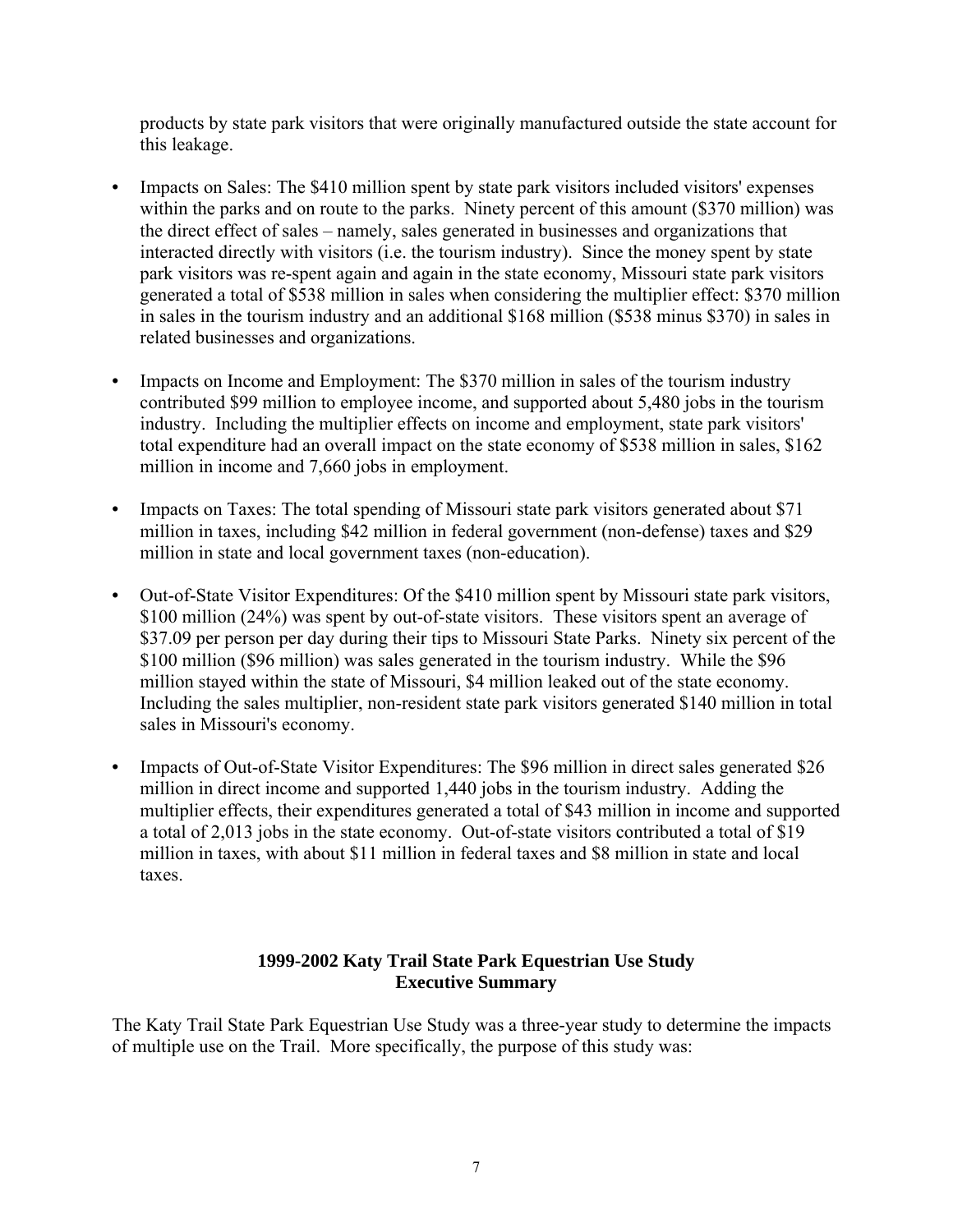- To obtain information about Katy Trail visitors, their socio-demographic and use characteristics, and their perceptions of encounters with other users; particularly, to determine what, if any, social impacts may occur from the diverse and increasing uses on the **Trail**
- To monitor trail surface and trailhead indicators and maintenance requirements to determine what, if any, physical and resource impacts may occur from this multiplicity of uses.

In order to obtain information about Katy Trail users, a visitor survey was conducted on-site at specified trailheads along the Trail. From the results of this survey, a profile of the "typical" Katy Trail visitor emerged: a 49-year old white male with a four-year college degree or a postgraduate education and an annual household income of between \$25,000 and \$50,000. This visitor was generally a bicyclist from Missouri who visited the Trail on the weekends, about 56 times a year. He was more likely to be a day-user of the Trail because he usually lived within 25 miles of a trailhead. The Katy Trail was most attractive to this visitor because of its convenient location, scenic beauty, and ease of use.

In addition to being able to profile a typical Katy trail user, the survey results revealed several significant trends during the course of the three-year study. The first of these significant trends was the steadily increasing household income reported by trail visitors during the third year of study, with a higher percentage of visitors reporting incomes of over \$75,000 when compared to the first and second years. Second of the trends was the increasing percentage of trail users traveling the entire distance of the completed Katy Trail, with a corresponding rise in the number of users staying overnight during a trail visit. These "go-the-distance" users may account for the increase in household incomes, as these users are also characterized by higher incomes, higher levels of education, and a higher percentage of out-of-state residence.

As the Katy Trail nears its completion, it will continue to attract new and diverse users while increasing visitation rates of its repeat visitors. Research suggests that the increase in use frequency, intensity and diversity has potential for visitor conflict as well as negative resource impact. The visitor survey results from this study, however, suggest that Trail users do not feel crowded, experience very little conflict, and have much higher expectations of the number of encounters of other users than generally encountered during a trail visit. The high satisfaction and performance ratings given by visitors, their low perceptions of crowding and the few reported negative encounters all serve as social indicators confirming the compatibility of a multiplicity of uses, including equestrian use, on certain sections of the Trail with low use frequency and intensity. Additionally, the physical indicators used to assess resource damage also reinforce the feasibility of maintaining multiple use on the Katy Trail.

#### **2001 Management brief: The Missouri State Park Visitor Executive Summary**

As we move into the 21st century, natural resource managers must respond to the changing population of visitors demanding access to nature-based recreational opportunities. In the face of ever-changing visitor characteristics, expectations, and patterns of use, the understanding of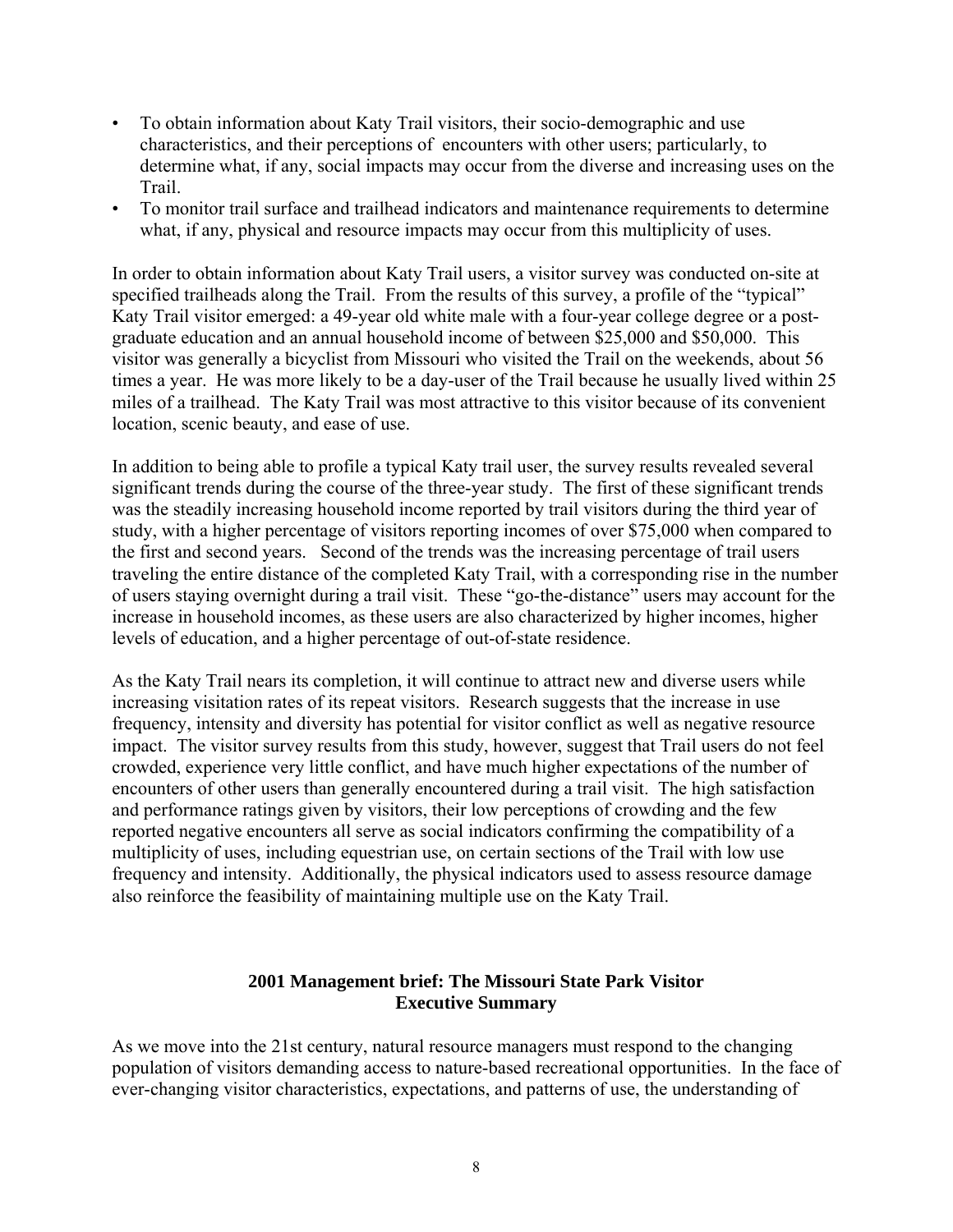public values regarding nature-based recreation is oftentimes elusive, frustrating managers into feeling as though they are chasing after a will-o'-the-wisp in their efforts to provide quality customer service. Cognizant of its stewardship role in managing Missouri's natural and cultural resources for Missouri's citizenry, the Missouri Division of State Parks (DSP) is seeking to determine if it is indeed providing quality customer service and meeting the needs of its visitors.

Since 1997, DSP has commissioned visitor studies at 26 of its 81 state parks and historic sites in an effort to learn more about the recreationists who visit them, resulting in a database of over 8,000 entries. These 26 parks and sites are truly representative of the diverse natural and cultural resources found throughout the state of Missouri and, although each park and site has its own unique features and resources, reflect the type of recreational opportunities to be found in the entire system. Of particular interest to DSP is the discovery of just who their visitors are and what characteristics go into making a "typical" visitor to the Missouri state park system. Knowing who their current customers are can assist DSP managers in monitoring for changes in their customer base and preparing for the potential accommodations associated with such changes.

The following summaries seek to provide this information and to provide managers with a quick reference guide to be used during management meetings, legislative sessions, public forums, etc. Each summary briefly profiles a particular segment of the adult visitors, 18 years of age and older, who were surveyed during the four years of study. Profiles include descriptions of visitors based on their socio-demographic characteristics of age, income, ethnicity, educational attainment, and resident location as well as a comparison of socio-demographic characteristics of Missouri visitors compared to Missouri's population as a whole. Also included are descriptions of visitors based on a recreation activity spectrum, a comparison of visitors based on their use patterns (i.e. historic site visitors vs. state park visitors, overnight visitors vs. day-users, etc.), and a park and site classification system.

#### **2001 Division of State Parks and Historic Sites and Stockton State Park Food Service Delivery Study Executive Summary**

The goal of this report is to provide management information and analysis specific to Stockton State Park (SSP), as well as to provide a means for determining the level of food service delivery required at other state parks and historic sites in the Missouri system. The following information summarizes the results of the study.

#### *Industry Trends*

A review of the literature regarding the food service industry clearly indicates several prominent consumer trends and delivery challenges.

• One-third of consumers say that eating out is an "essential" way of life. Convenience seems to be the driving force behind consumers' need to dine out: 70% of consumers feel that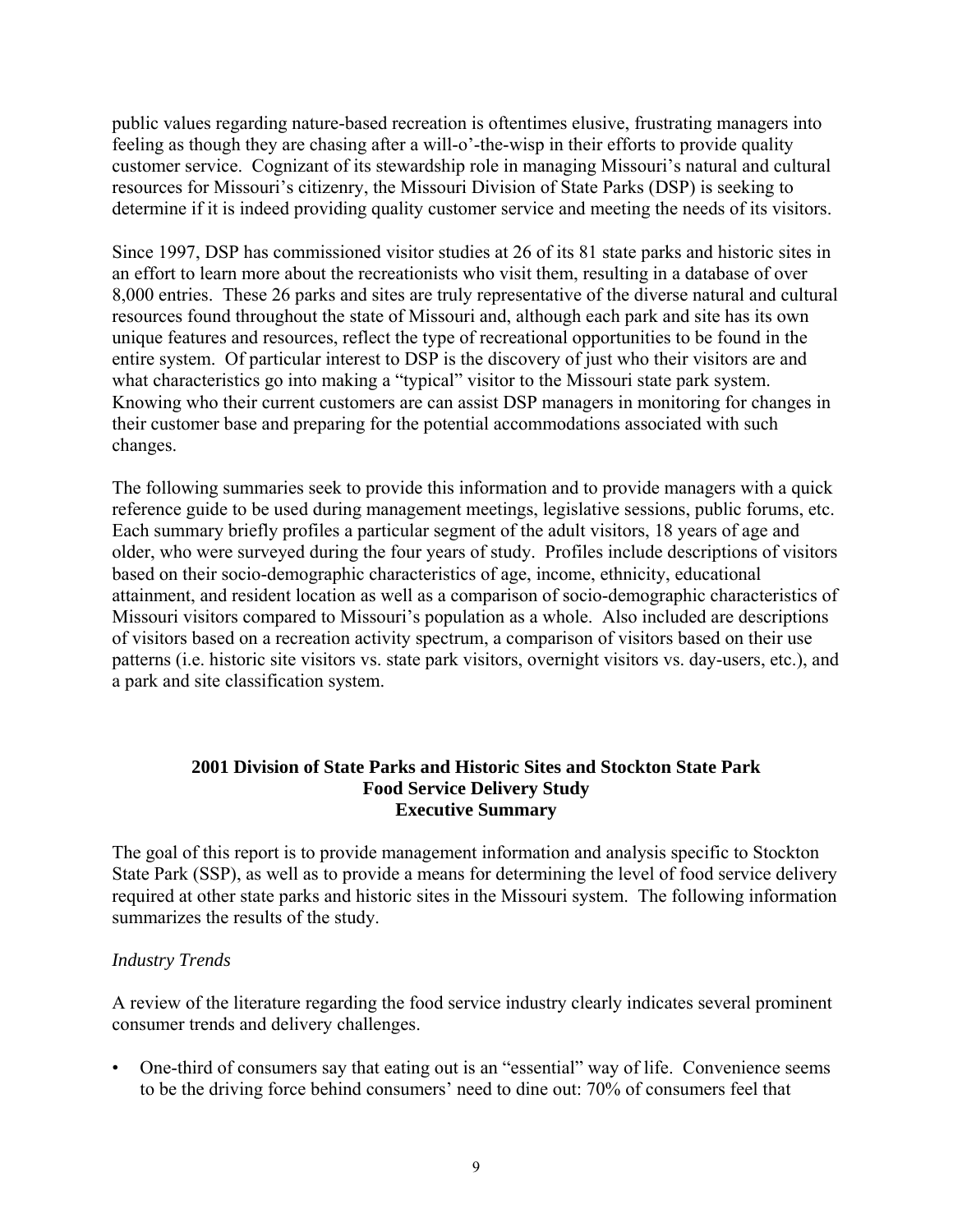eating out is a better use of their leisure than cooking and cleaning up, allowing them more time for other activities such as socializing with family and friends.

- Consumers are increasingly subscribing to the notion of "look before you leap", as indicated by the growing number who are using the Internet and email to gather information about restaurants they've never patronized, view restaurant menus, and make reservations or place orders online.
- The biggest challenge to the restaurant industry is the recruitment and retention of employees. Other challenges include competition and rising operational costs.
- Growth in natural resource recreation and the need for greater self-sufficiency in revenue generation have compelled many state park systems to offer a diversity of amenity services not traditionally associated with state parks, including food service provision.
- In addition to the labor challenges, increasing competition and growing operational costs experienced by the restaurant industry, state park food operators also face the challenge of generating greater revenue in an industry known for it's marginal ability to do so.

# *Stockton State Park Survey Results*

It is clear from survey results that Stockton State Park has two demographically but equally important cohort groups.

- The typical SSP visitor was 48 years old, was white, was almost equally likely to be male or female, had some college, had an annual household income of between \$25,000 and \$50,000, was married with children grown, and was engaged in a professional or technical occupation. Most were from Missouri with over half coming from the Kansas City and Springfield areas.
- The typical SSP boat slip renter was also white and married with children grown, but was older (57) and more likely to be male than female, have a four-year college or graduate degree, have an annual household income of over \$75,000, and be retired, when compared to the typical SSP visitor. Most were from Missouri, with over half coming from the Springfield and Kansas City areas.
- The majority of both SSP visitors and slip renters were repeat visitors, although a much higher percentage of slip renters reported visiting SSP during the past year than was reported by SSP visitors. Additional differences included the fact that two-thirds of SSP visitors indicated they were staying overnight during their visit, while a little over half of the slip renters reported staying overnight during their last visit. Of the overnight users, the majority of SSP visitors stayed in one of the overnight facilities within the park (campgrounds, motel, duplex condominiums), whereas the majority of slip renters stayed overnight on their boats.
- Both groups were more likely to visit SSP with family and friends, and the predominant recreation activities participated in by both groups clearly reflects the water-oriented personality of SSP: boating, fishing and swimming.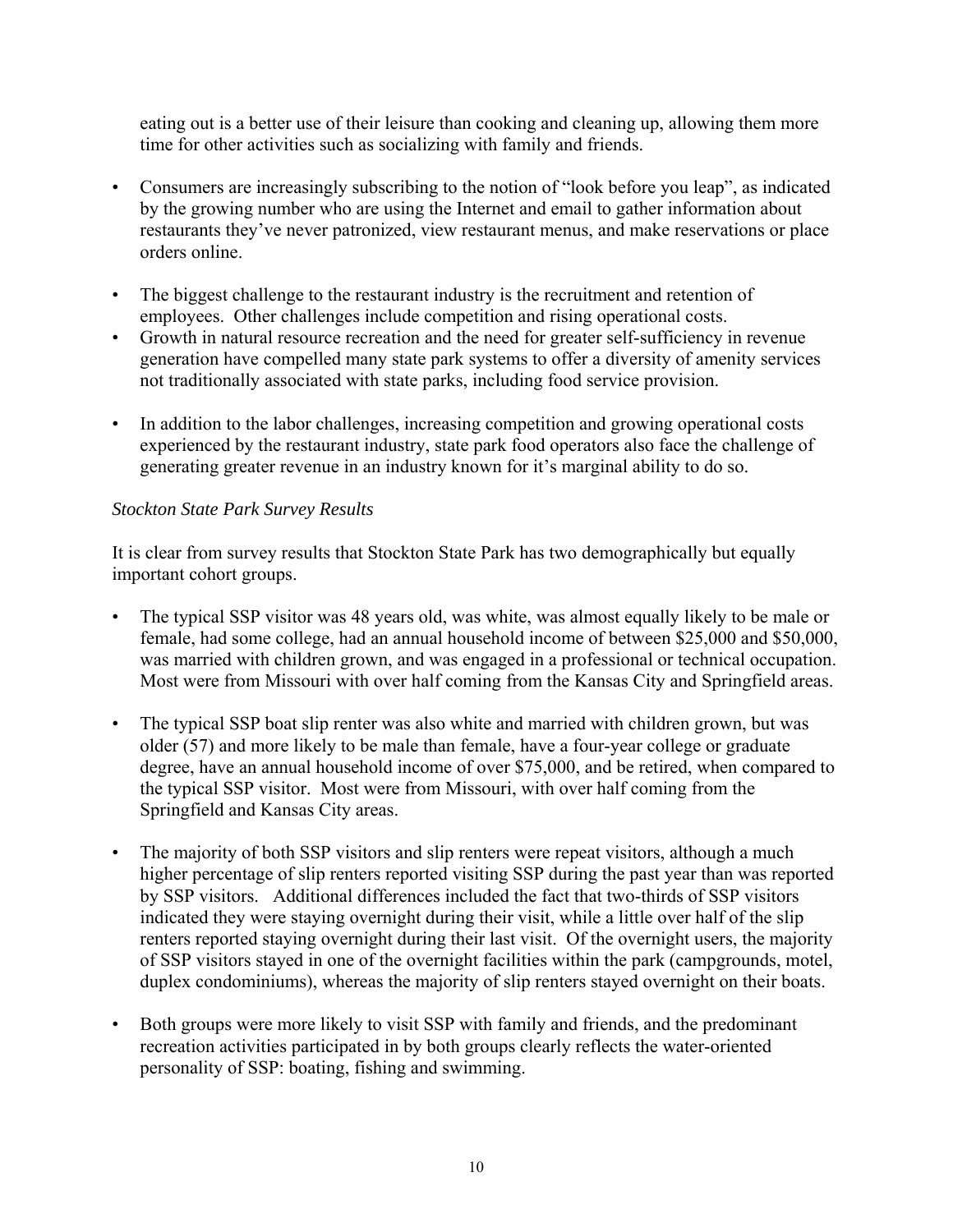- The majority of both cohort groups indicated having eaten at the dining lodge at least once in the past. Of interest is the fact that the subgroup of motel and condo visitors (for both SSP visitors and slip renters) was more likely to have eaten at the dining lodge than other subgroups, indicating a direct link between the amenity services.
- The results also indicate a clear preference, by both SSP visitors and slip renters, for eating breakfast and dinner at the lodge. This preference for breakfast and dinner at the lodge also translates into higher expectations and acceptance of service types. Dinner, in particular, had the highest expectations associated with it. The majority of both cohort groups expected table service for dinner and were least accepting of the possibility of prepackaged food for dinner.

# *Comprehensive Remarks from Focus Group Participants*

Five prominent themes emerged from the focus group sessions.

- Mission Clarity there was a consistent divergence of opinion toward the purpose of food service delivery in DSP, occurring at all levels of occupation from concessionaire to park superintendent to park planner. Opinions ranged from viewing food service dining as a destination itself to the opinion that DSP should base food service provision on the primary park visitor, consistent with the dominant recreational activities of the park.
- Site-Specific Provision of Food Services there was a consistency of opinion throughout the focus group discussions that suggested food service should align itself with the distinguishing attributes and characteristics of the individual parks and historic sites, including the personality of the park or site, the personality of dominant recreation activity patterns, the personality of the visitor, the location of the park and site and community spillover, etc.
- Flexibility a third focus group opinion was that food service delivery should display logical management flexibility to meet visitor needs, especially in contract development, particularly in regard to determining hours of operation, type of food service delivery offered, menu selection, and even building design and location, etc.
- Food Trends much of what was discussed regarding food trends was consistent with the literature regarding consumers' desire for convenience and the social aspect of eating out. Another food trend response by participants was the trend toward "branding" in food service delivery.
- Concessionaire Operations Constraints uniformly recognized operational constraints from concessionaire forum participants provide the basis for this last theme, many of which were consistent with literature findings, particularly the problems of persistent labor shortages, the marginality of revenue generation, increasing operational costs, competition from other restaurants, etc. Additional comments focused on the amenity services at SSP, with a consensus of opinion among all focus group participants suggesting that the dining lodge be located closer to the water with a better view of the lake and be more accessible to marina users.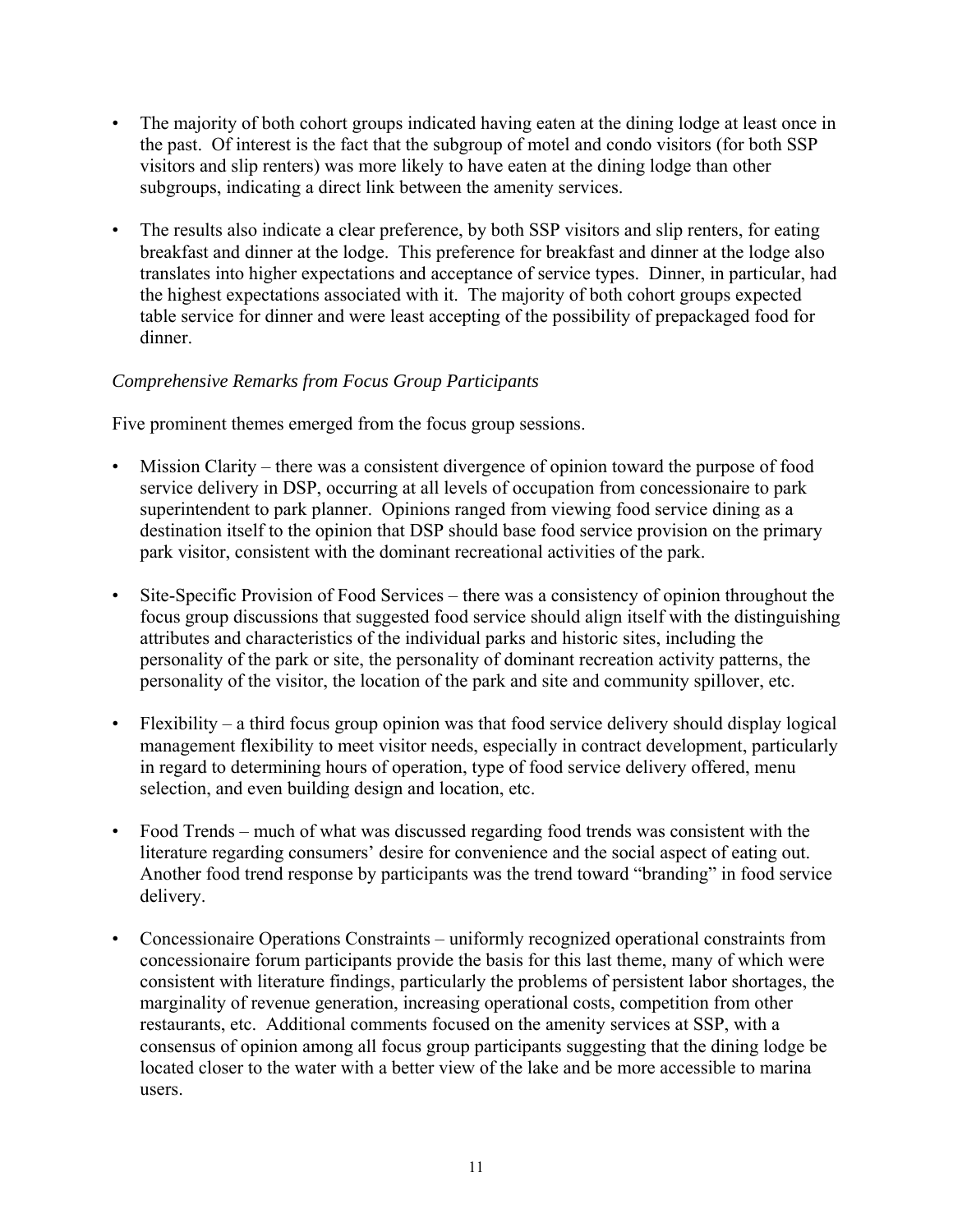#### **2000 Arrow Rock State Historic Site Visitor Survey Executive Summary**

The purpose of this study was to describe visitors' socio-demographic characteristics, patterns of use, and satisfaction with site facilities, programs and services at Arrow Rock State Historic Site (ARSHS).

An on-site survey of adult visitors to ARSHS was conducted July, August, September and October 2000. One hundred ninety-three (193) surveys were collected, with an overall response rate of 89%. Results of the survey have a margin of error of plus or minus 7%. The following information summarizes the results of the study.

# *Socio-demographic Characteristics*

- ARSHS visitors were comprised of more females (58%) than males (42%), and the average age of the adult visitor to ARSHS was 49.
- The largest percentage (47%) of visitors indicated a professional/ technical occupation, while the second largest percentage (20%) of visitors indicated retirement status.
- Thirty-one percent (31%) of visitors reported an annual household income of between \$25,000 and \$50,000, and another 31% indicated an annual income of over \$75,000.
- Most (35%) of the visitors were married with children grown.
- Over half (52%) of ARSHS visitors indicated having completed a four-year college degree or an advanced graduate degree.
- The majority (98%) of visitors were White, 1.1% were Hispanic, and 1.1% were African American.
- Most  $(77%)$  of the ARSHS visitors were from Missouri, with the majority  $(41%)$  residing within non-metropolitan areas.

- The majority (71%) of visitors drove less than a day's drive (a day's drive is defined as less than 150 miles one way) to visit ARSHS. Of those driving 150 miles or less, 36% drove 50 miles or less to visit the site.
- Almost two-thirds (62%) of ARSHS visitors had visited the site before, with an average of 4 visits in the past year.
- Two-thirds (67%) of the visitors were day-users, while 33% indicated staying overnight during their visit.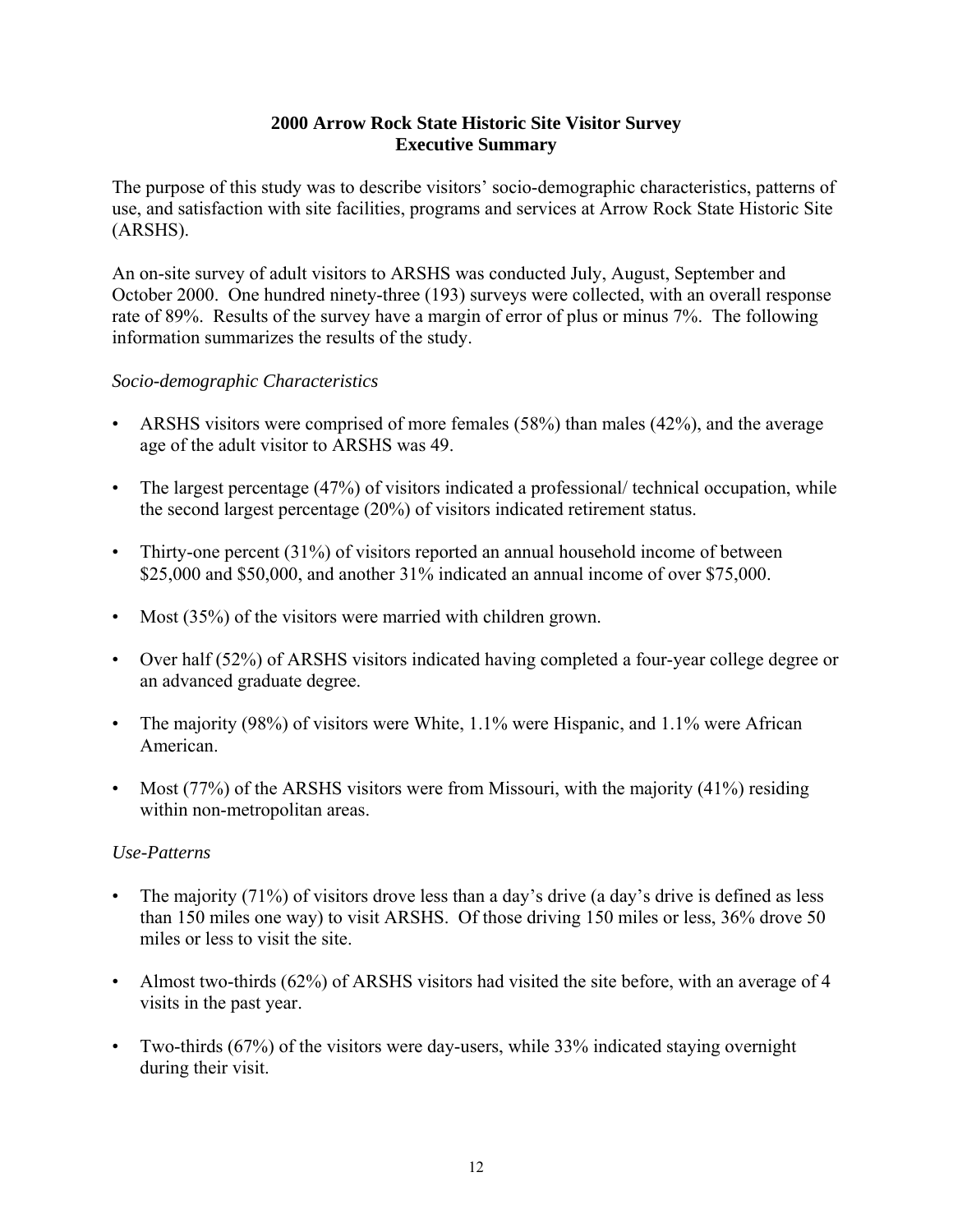- Of those staying overnight, half (53%) reported staying in the site campground. The average number of nights overnight visitors stayed was 2 nights.
- The majority of ARSHS visitors visited the site with family and/or friends.
- The most frequent recreation activities in which visitors participated were visiting the visitor center, walking, shopping in Arrow Rock, self-guided tour of historic buildings, attending a Lyceum Theatre production, and dining at the Old Tavern.

- Ninety-eight percent (98%) of ARSHS visitors were either satisfied or very satisfied overall with their visit.
- Of the six site features, the campground and visitor center were given the highest satisfaction ratings and the hiking trail was given the lowest satisfaction rating.
- Visitors gave higher performance ratings to the following site attributes: being safe, being free of litter and trash, upkeep of the facilities, and having clean restrooms.
- Visitors gave a marginal performance rating to care of the cultural resources.
- Only 19% of visitors to ARSHS felt some degree of crowding during their visit.
- Visitors who did not feel crowded had a significantly higher overall satisfaction rating compared to visitors who did feel crowded.
- Only a fourth (24%) of the visitors at ARSHS did not give site safety an excellent rating.
- Fifty-six percent (56%) of all visitors felt that nothing specific could increase their feeling of safety at ARSHS, while 11% of all visitors indicated more lighting at ARSHS would increase their feeling of safety.
- Visitors who felt the site was safe were more satisfied overall, less crowded, and gave higher performance ratings to the eight site attributes as well.
- The majority of visitors reported that word of mouth from friends and relatives is their primary source of information about ARSHS and other Missouri state parks and historic sites.
- The majority (37%) of visitors placed a value of \$5.00 per day on a recreational opportunity offered in a visit to ARSHS. The researchers believe that our initial attempt at attributing an economic value perspective did not prove beneficial.
- Eighteen percent (18%) of visitors provided additional comments and suggestions, the majority (51%) of which were general positive comments about the site and staff.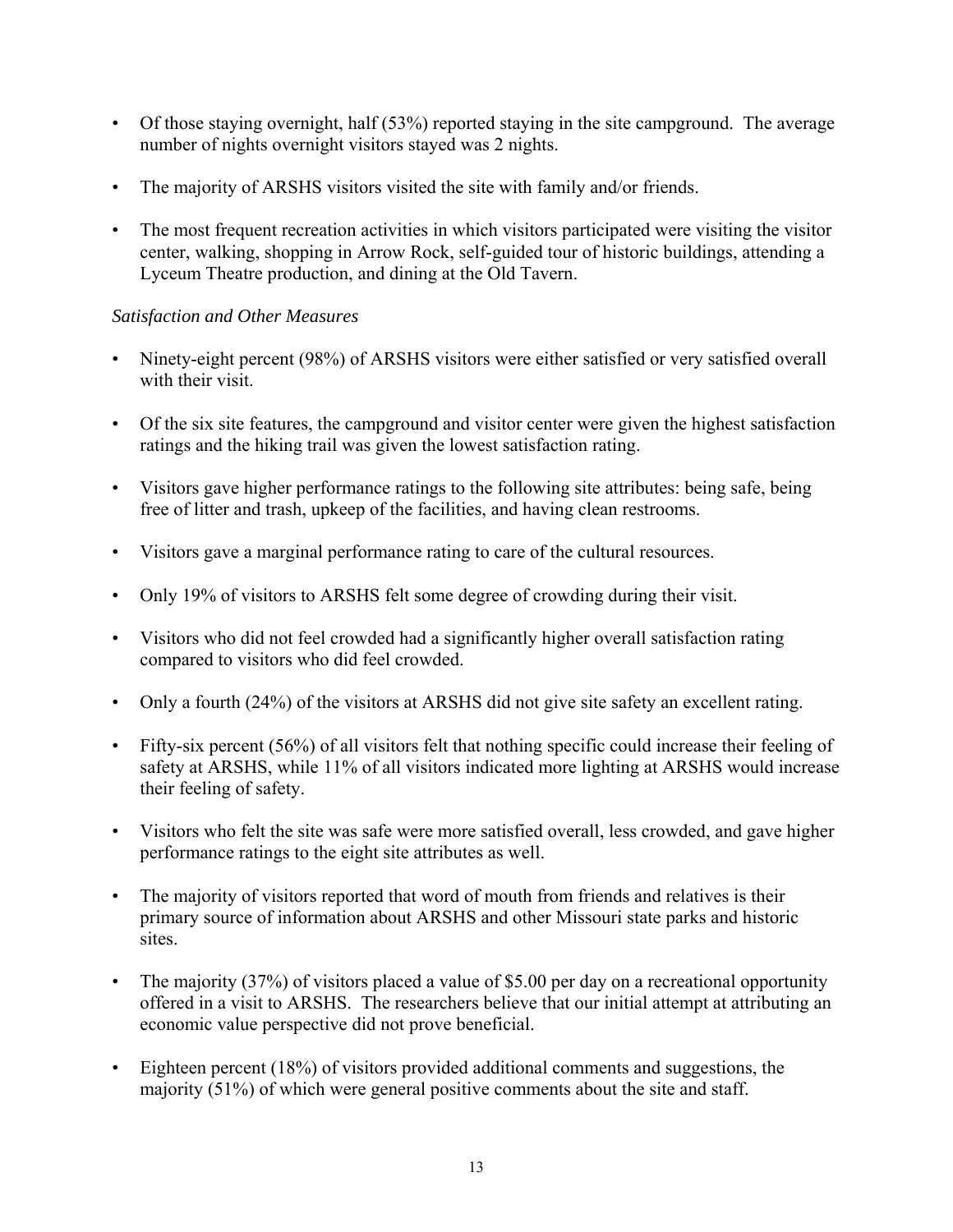#### **1999 Lake of the Ozarks State Park Visitor Survey Executive Summary**

The purpose of this study was to describe visitors' socio-demographic characteristics, patterns of use, and satisfaction with park facilities, programs and services at Lake of the Ozarks State Park (LOSP).

An on-site survey of adult visitors to LOSP was conducted from June through October 1999. Two hundred (200) surveys were collected, with an overall response rate of 94%. Results of the survey have a margin of error of plus or minus 7%. The following information summarizes the results of the study.

# *Socio-demographic Characteristics*

- LOSP visitors were comprised of more males (60%) than females (40%), and the average age of the adult visitor to LOSP was 45.
- Noteworthy is the percentage of visitors who reported incomes higher than \$50,000. Although the income category of between \$25,000 and \$50,000 accounted for the largest percentage (34%) of visitors, half (50%) of visitors reported annual incomes of either between \$50,001 and \$75,000 or over \$75,000.
- The majority (96%) of visitors were Caucasian, 2% were Asian, 1% were Native American, and 0.5% were Hispanic. There were no visitors reporting an ethnic background of African American heritage.
- Seven percent (7%) of the visitors reported having a disability.
- One-third (33%) of the visitors to LOSP were from out of state, with 12% from Illinois and 7% from Iowa.
- Most of the Missouri visitors came from either the St. Louis region (35%), or within 50 miles of LOSP (27%) with the remainder spread throughout the state.

- Most (77%) visitors drove less than a day's drive (less than 150 miles) to visit LOSP. Of those driving 150 miles or less, 13% live within 25 miles of LOSP.
- Sixty-two percent (62%) of LOSP visitors had visited the park before.
- LOSP visitors had visited the park an average of 3.5 times in the past year.
- Over three-fourths of the visitors were staying overnight.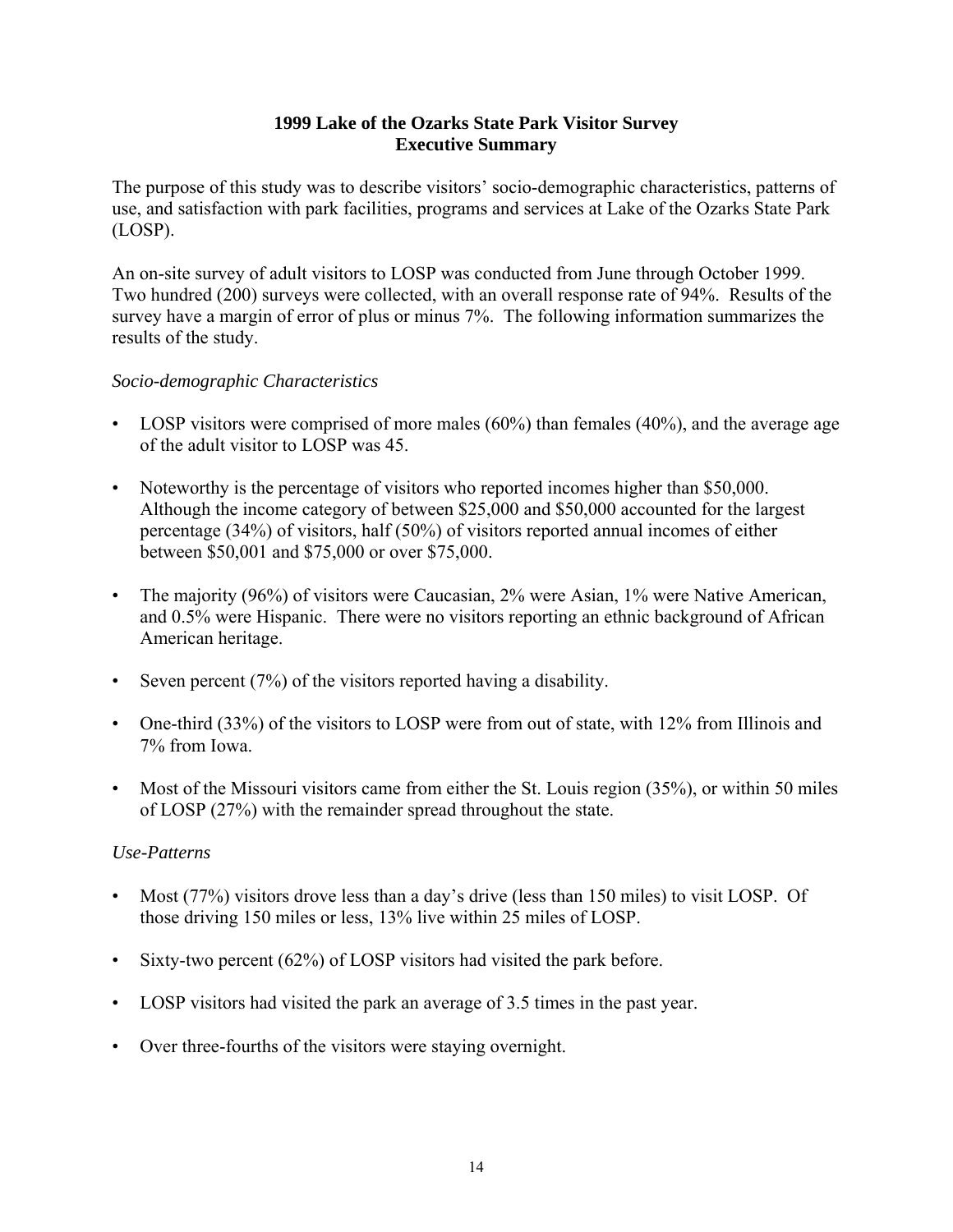- Of the visitors staying overnight, 79% stayed in the campgrounds at LOSP. The average number of nights visitors stayed was 3.7.
- The majority of LOSP visitors visited the park with family and/or friends.
- The majority (71%) of LOSP campers were aware of the reservation system, but only 42% used the system. Of those campers using the reservation system, 81% were satisfied with it.
- The most frequent recreation activities in which visitors participated were walking, camping, viewing wildlife, hiking, picnicking, fishing, swimming, and boating.

- Ninety-nine percent (99%) of LOSP visitors were either satisfied or very satisfied overall.
- First-time visitors were significantly more satisfied than repeat visitors.
- Of the 12 park features, the campgrounds were given the highest satisfaction rating and the camp store was given the lowest satisfaction rating.
- Visitors gave higher performance ratings to the following park attributes: being free of litter and trash, care of natural resources, and disabled accessibility.
- Visitors gave lower performance ratings to the following park attributes: clean restrooms, being safe, and upkeep of park facilities.
- Half (50%) of visitors to LOSP felt some degree of crowding during their visit. The campgrounds were where the majority of visitors felt crowded.
- Visitors who did not feel crowded had a significantly higher overall satisfaction compared to visitors who did feel crowded.
- Half (51%) of the visitors at LOSP did not give park safety an excellent rating.
- Of those visitors responding to the open-ended opportunity to express their safety concerns, the largest percentage commented on what they perceived as a need for increased enforcement of speed limits.
- Although 24% of visitors felt that nothing specific could increase their feeling of safety at LOSP, 29% of visitors did indicate that an increased visibility of park staff and increased law enforcement patrol at LOSP would increase their feeling of safety.
- Visitors who felt the park was safe were more satisfied overall, felt less crowded, gave higher satisfaction ratings to the 12 park features, and gave higher performance ratings to the eight park attributes as well.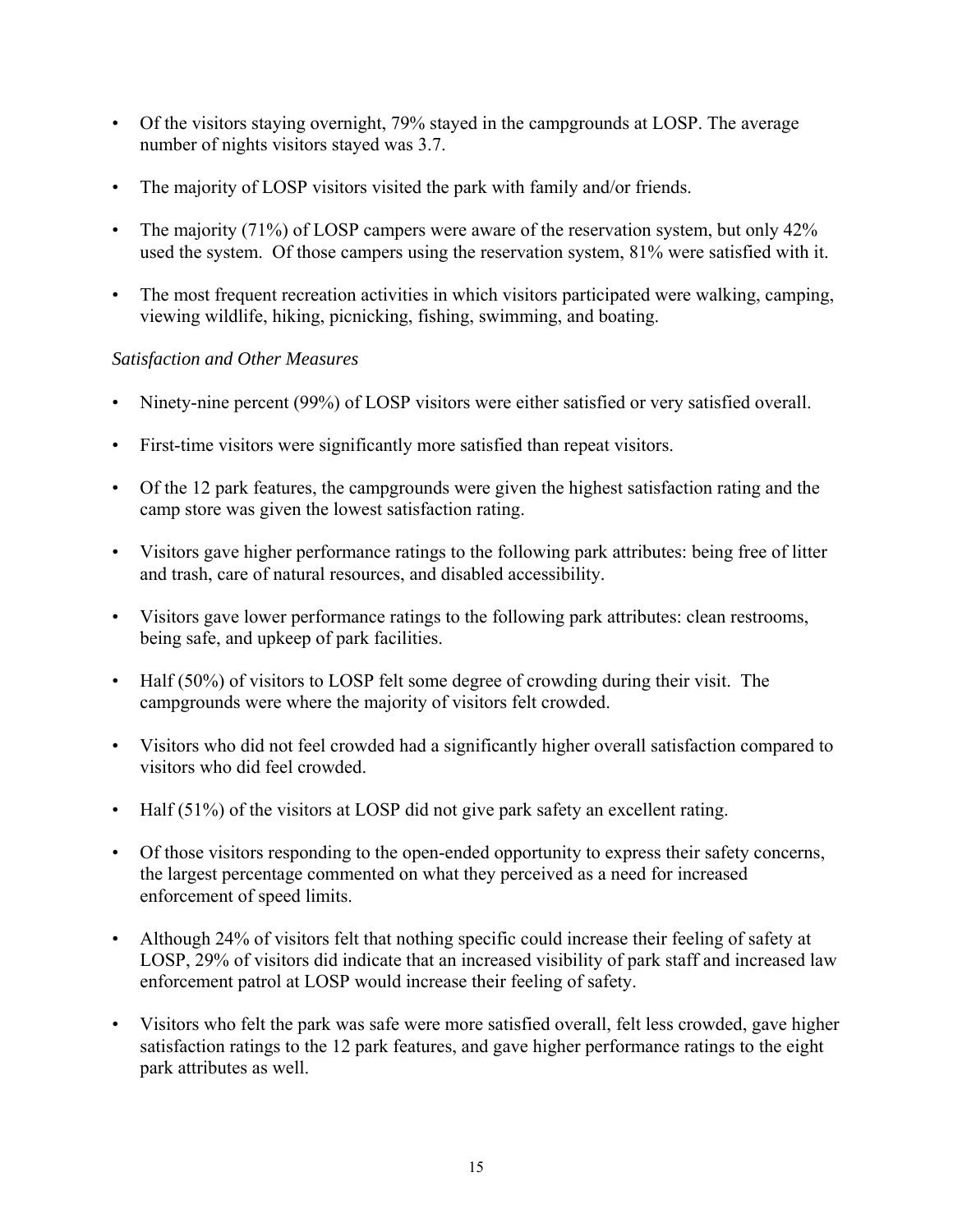- The majority (89%) of visitors reported not being affected by "Party Cove."
- A little more than half (56%) of visitors would not support a "carry in and carry out" trash system.
- Thirty-six percent (36%) of visitors provided additional comments and suggestions, the majority (23%) of which were positive comments about the park and staff.

### **1998 Bennett Spring State Park Visitor Survey Executive Summary**

The purpose of this study was to describe visitors' socio-demographic characteristics, patterns of use, and satisfaction with park facilities, programs and services at Bennett Spring State Park (BSSP).

An on-site survey of adult visitors to BSSP was conducted from July 1, to Aug. 31, 1998. Four hundred fifteen surveys were collected, with an overall response rate of 99.0%. Results of the survey have a margin of error of plus or minus 5%. The following information summarizes the results of the study.

# *Socio-demographic Characteristics*

- BSSP visitors were comprised of nearly equal numbers of males and females, and the average age of the adult visitors to BSSP was 48.
- The highest percentage had a high school education or less and had an annual household income of \$25,000-\$50,000.
- The majority of visitors (93%) were Caucasian, 3% were Native American, 2% were Hispanic, 1% were African American, and 0.5% were Asian.
- Four percent (4%) of the visitors reported having a disability.
- Almost three-quarters of the visitors (72%) were from Missouri, and 8% were from Illinois and Kansas.
- Most visitors came from St. Louis, Kansas city and Columbia area with the remainder spread throughout the state.

- Four-fifths of BSSP visitors had visited the park before.
- BSSP visitors had visited the park an average of 3.9 times in the past year.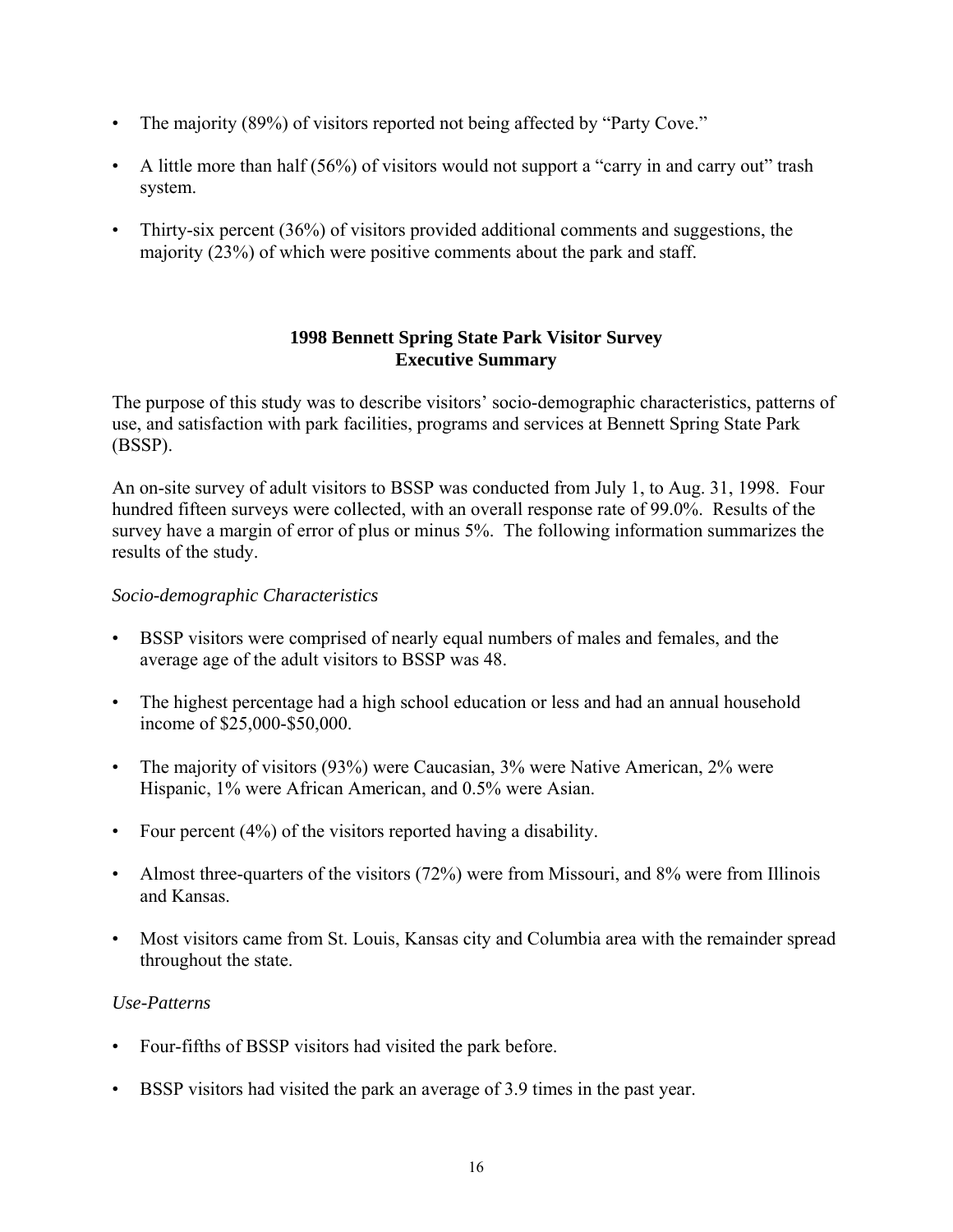- About three-fourths of the visitors were staying overnight.
- Of the visitors staying overnight, three-fourths stayed in BSSP, with over half staying in the campgrounds, 10% staying at the cabins, and 5% staying at the motel in BSSP. Almost onethird stayed two nights. The average number of nights visitors stayed was 3.9.
- The majority of BSSP visitors visited the park with family and/or friends. Less than 1% visited the park alone.
- The most frequent recreation activities in which visitors participated were fishing, camping, viewing visitor center exhibits, swimming in pool, viewing wildlife, and picnicking.

- Ninety-eight percent (98%) of the visitors were either very or somewhat satisfied overall.
- Non-campers at BSSP had a significantly higher overall satisfaction rating than campers. Weekend visitors also had a significantly higher overall satisfaction rating than weekday visitors.
- Visitors were most satisfied with the nature center and least satisfied with the dining lodge.
- The majority of visitors gave high ratings on being free of litter and trash and being safe.
- Clean restrooms and upkeep of park facilities were the areas identified as needing the most attention.
- Almost half (47%) of visitors with safety concerns listed lack of law enforcement (lack of personnel/rangers patrolling the park and/or lack of enforcement of speed limits) as a major safety concern.
- Almost 78% of visitors to BSSP felt crowded during their visit. More than half of them felt crowded in the spring and three fishing zones.
- Visitors surveyed at the spring and three fishing zones had a higher perception of crowding than visitors at the three other recreation areas.
- Visitors who felt the park was safe also were more satisfied overall and felt less crowded.
- Almost half of BSSP visitors supported locating the amphitheater attached to the nature center.
- Twenty-five percent (25%) of the respondents provided additional comments or suggestions, one-third of which were positive comments.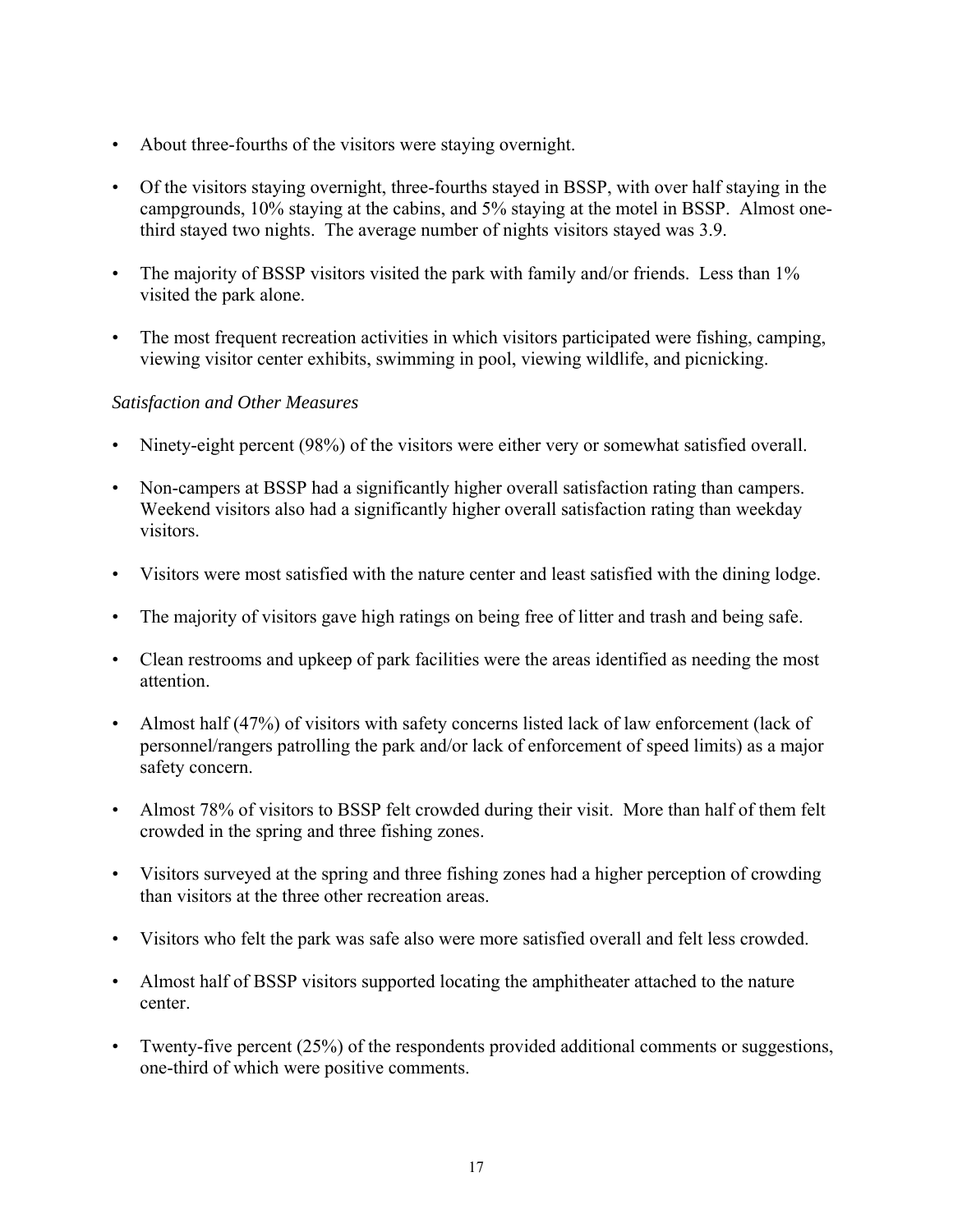#### **1997 Meramec State Park Visitor Survey Executive Summary**

The purpose of this study was to describe visitors' socio-demographic characteristics, patterns of use, and satisfaction with park facilities, programs and services at Meramec State Park (MSP). The second purpose of this study was to develop an on-site questionnaire and methodology to gather visitor information in Missouri state parks.

An on-site exit survey of adult visitors to MSP was conducted from June 1 to Aug. 31, 1997. Six-hundred and thirty-eight surveys were collected, with an overall response rate of 71%. Results of the survey have a margin of error of plus or minus 4%. The following information summarizes the results of the study.

#### *Socio-demographic Characteristics*

- MSP visitors were comprised of nearly equal numbers of males and females, and the average age of the adult visitors to MSP was 40.
- The highest percentage had completed some college or vocational school education and had an annual household income of \$25,000-\$50,000.
- The majority of visitors (87%) were Caucasian, 11% were Native American, 1% were Hispanic, and 0.8% were Asian.
- Almost 5% of the visitors reported having a disability.
- Four-fifths of the visitors (80%) were from Missouri, 11% were from Illinois, and 9% were from 20 other states.
- Approximately two-thirds of the total visitors lived within a 30 mile radius of the park or lived in the St. Louis area.

- Two-thirds of MSP visitors traveled 75 miles or less to MSP.
- The average number of visitors per vehicle was 2.67.
- About three-fourths of MSP visitors had visited the park before.
- MSP visitors had visited the park an average of seven times in the past year.
- Almost two-thirds of the visitors were day-users.
- Of the visitors staying overnight, almost two-thirds stayed in the MSP campground, and over one-half stayed two nights.